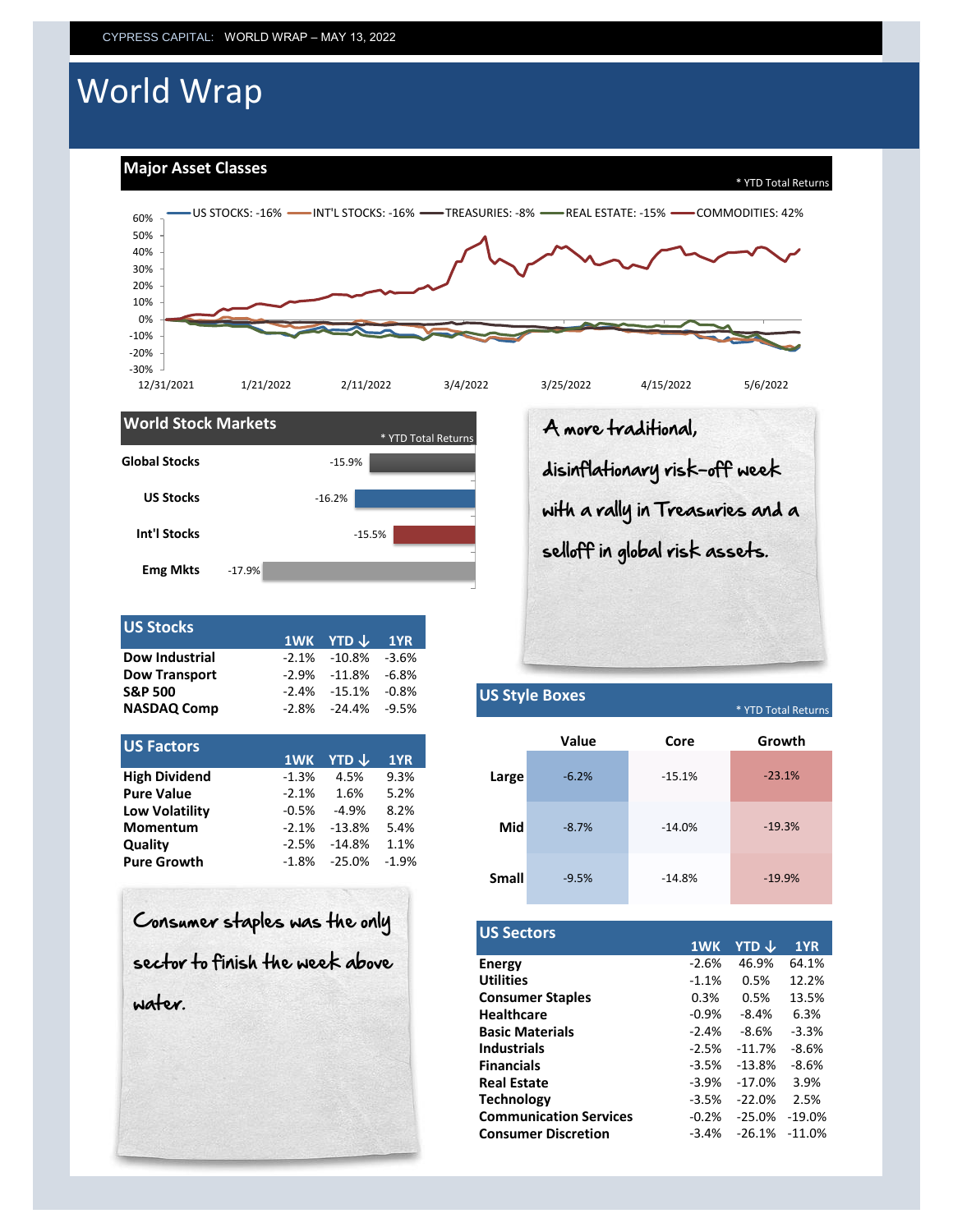|  | 1WK YTD $\downarrow$ 1YR<br>$-1.4\%$ $-15.4\%$ $-11.2\%$<br>$-5.3\% -16.4\% -8.0\%$<br>$-2.6\% -17.9\% -20.3\%$ |
|--|-----------------------------------------------------------------------------------------------------------------|

| <b>REIT Sectors</b> |                            |  |
|---------------------|----------------------------|--|
|                     | $1WK$ YTD $\downarrow$ 1YR |  |
| <b>Mortgage</b>     | $-2.0\% -12.1\% -9.8\%$    |  |
| <b>Retail</b>       | $0.0\%$ -12.6% 6.4%        |  |
| <b>Residential</b>  | $-2.2\% -16.5\%$ 10.5%     |  |



| <b>Key Commodities</b> |          |          |          |
|------------------------|----------|----------|----------|
|                        | 1WK      | YTD J    | 1YR      |
| <b>Natural Gas</b>     | $-4.5%$  | 118.5%   | 156.8%   |
| Crude Oil - WTI        | 0.4%     | 55.6%    | 91.5%    |
| Gold                   | $-4.0%$  | $-1.3%$  | $-1.5%$  |
| Copper                 | $-2.6%$  | $-5.6%$  | $-10.8%$ |
| Silver                 | $-6.1%$  | $-10.4%$ | $-23.1%$ |
| Lumber                 | $-5.4%$  | $-15.4%$ | $-27.7%$ |
| <b>Bitcoin</b>         | $-17.5%$ | $-35.8%$ | $-39.7%$ |
|                        |          |          |          |

| <b>US Economy</b>        |               |               |       |
|--------------------------|---------------|---------------|-------|
|                          |               | Level Pd Annl | 1YR   |
| <b>US Nominal GDP</b>    | 24.4 T        | - 6.48        | 10.64 |
| <b>US Real GDP</b>       | 19.7 T - 1.41 |               | 3.57  |
| <b>CPI Inflation</b>     | 288.66        | 4.06          | 8.22  |
| <b>Initial Claims</b>    | 203K          | 189K (4wma)   |       |
| <b>Unemployment Rate</b> | $3.6$ pct     |               |       |
| <b>Fed Funds Rate</b>    | 0.33%         |               |       |

|                                | 1WK     | <b>YTD</b> $\downarrow$ | 1YR      |                                   | 1WK      |  |
|--------------------------------|---------|-------------------------|----------|-----------------------------------|----------|--|
| <b>Developed Mkts</b>          | $-1.4%$ | -15.4%                  | $-11.2%$ | <b>Middle East</b>                | $-7.5%$  |  |
| Frontier Mkts                  | $-5.3%$ | $-16.4%$                | $-8.0%$  | Latin America                     | 0.3%     |  |
| Emerging Mkts                  | $-2.6%$ | $-17.9\% -20.3\%$       |          | Africa                            | $-1.8%$  |  |
|                                |         |                         |          | <b>US</b>                         | $-2.4%$  |  |
|                                |         |                         |          | <b>Developed Europe</b>           | $-0.8%$  |  |
| China's stock market was flat, |         |                         |          | Asia                              | $-2.3%$  |  |
|                                |         |                         |          | <b>Emerging Europe</b>            | $-1.7%$  |  |
| and the country has started    |         |                         |          | <b>Best &amp; Worst Countries</b> |          |  |
| easing financial conditions.   |         |                         |          | <b>Nigeria</b>                    | 5.1%     |  |
|                                |         |                         |          | <b>Chile</b>                      | 0.2%     |  |
|                                |         |                         |          | Colombia                          | -5.3%    |  |
|                                |         |                         |          | <b>Brazil</b>                     | 0.9%     |  |
|                                |         |                         |          | <b>Turkey</b>                     | $-5.0%$  |  |
|                                |         |                         |          | <b>Median Country Rtn</b>         | $-2.1%$  |  |
|                                |         |                         |          | Egypt                             | $-3.9\%$ |  |
|                                |         |                         |          | <b>Netherlands</b>                | $-0.2%$  |  |
|                                |         |                         |          | Austria                           | -4.5%    |  |
|                                |         |                         |          | Portugal                          | $-1.5%$  |  |
|                                |         |                         |          | Russia                            | 0.2%     |  |

**World Regions**

|                          | 1WK      | YTD $\downarrow$ | 1YR                 | <b>Fixed Income</b>    |                    |                              |
|--------------------------|----------|------------------|---------------------|------------------------|--------------------|------------------------------|
| Mortgage                 | $-2.0\%$ | $-12.1%$         | $-9.8%$             |                        | <b>Current Yld</b> | 1WK YTD $\downarrow$         |
| <b>Retail</b>            | $0.0\%$  | $-12.6\%$        | 6.4%                | <b>US Munis</b>        | 2.1%               | -0.6%                        |
| <b>Residential</b>       | $-2.2%$  | -16.5%           | 10.5%               | <b>US High Yield</b>   | 4.6%               | $-0.2\%$                     |
|                          |          |                  |                     | <b>US Corp</b>         | 2.6%               | 0.7%                         |
| <b>Commodity Sectors</b> |          |                  |                     | <b>Intl Treasury</b>   | 1.1%               | $-0.5\%$ $-15.5\%$ $-18.8\%$ |
|                          |          |                  | * YTD Total Returns | <b>Intl Corp</b>       | 0.5%               | $-0.1\%$                     |
| $E$ normi                |          |                  |                     | <b>Intl High Yield</b> | 3.7%               | $-0.3%$                      |

| US Treasuries         |       |      |                      |         |
|-----------------------|-------|------|----------------------|---------|
|                       |       |      | 1WK YTD $\downarrow$ | 1YR     |
| 90 Day                | 1.01% | 0.0% | 0.0%                 | 0.0%    |
| 5 Year                | 2.88% | 0.8% | $-6.7%$              | $-7.7%$ |
| 10 Year               | 2.94% | 1.6% | $-11.3%$             | $-9.2%$ |
| 30 Year               | 3.11% | 2.1% | $-22.4\% -12.7\%$    |         |
| US Dollar Index (DXY) |       | 0.9% | 9.0%                 | 15.2%   |
|                       |       |      |                      |         |

Carnage in crypto markets - TerraUSD declined over 90% and its reserve asset LUNA lost all of its value.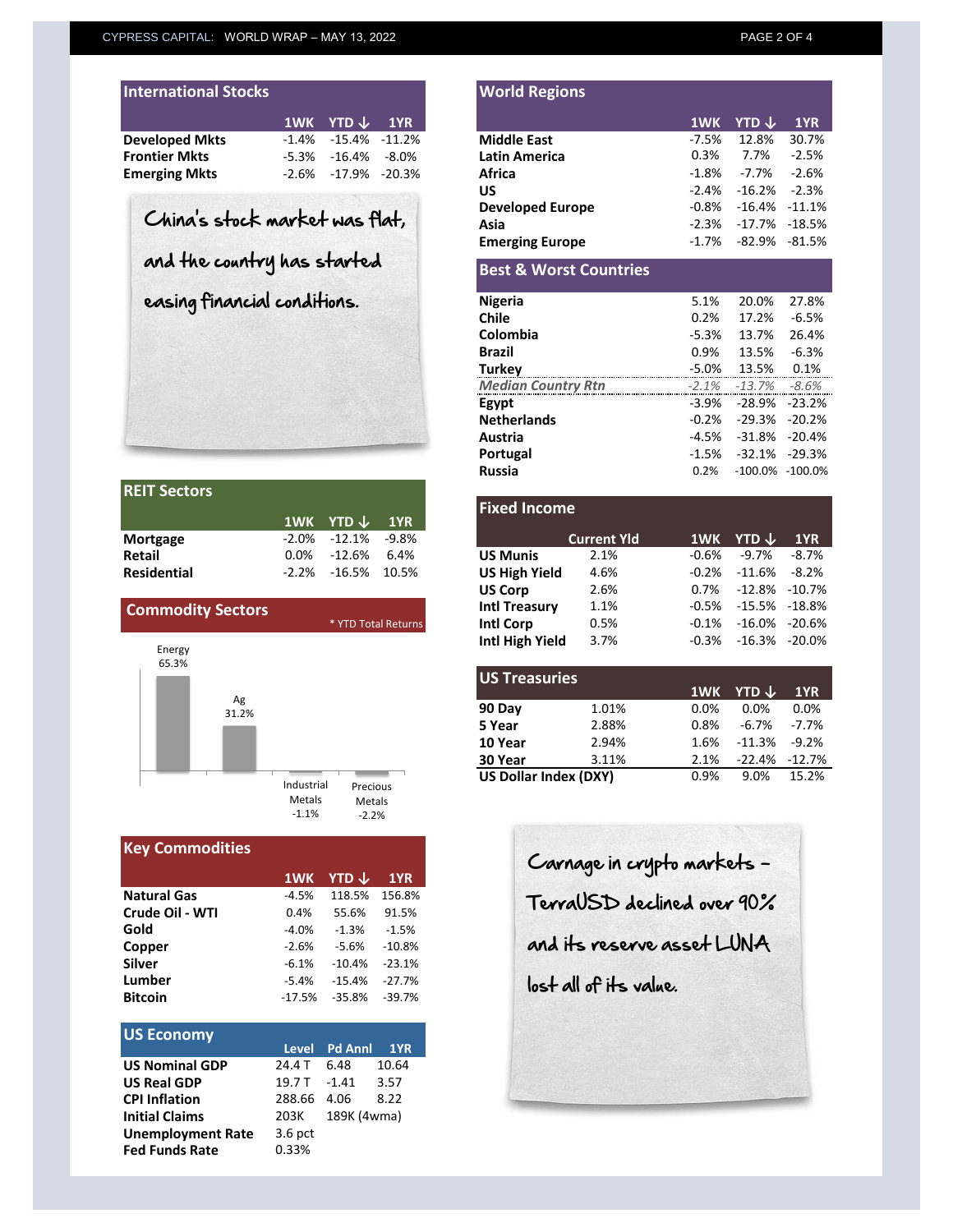### **Periodic Table of Investment Returns**

|                | <b>Periodic Table: Major Asset Classes</b> |                   | YTD                |                    |                    |                    |                     |
|----------------|--------------------------------------------|-------------------|--------------------|--------------------|--------------------|--------------------|---------------------|
| <b>Rnk\Yr</b>  | 2016                                       | 2017              | 2018               | 2019               | 2020               | 2021               | 2022                |
|                | <b>US: 11.6</b>                            | Intl: 27.8        | Treas: $1.0$       | <b>US: 31.6</b>    | <b>US: 21.4</b>    | <b>REITS: 43.1</b> | <b>Cmdty: 42.0</b>  |
| $\overline{2}$ | <b>Cmdty: 11.4</b>                         | <b>US: 21.9</b>   | <b>REITS: -3.8</b> | <b>REITs: 24.5</b> | Intl: 11.1         | <b>Cmdty: 40.4</b> | Avg: -2.5           |
| 3              | <b>REITS: 8.5</b>                          | Avg: 12.4         | $US: -4.5$         | Intl: 22.1         | <b>Treas: 7.1</b>  | <b>US: 27.0</b>    | Treas: $-7.6$       |
|                | Ava: 7.4                                   | Cmdty: $5.8$      | Avg: -7.0          | Avg: 20.4          | Avg: 1.7           | Avg: 23.3          | <b>REITs: -15.1</b> |
| 51             | Intl: 5.0                                  | <b>REITS: 4.3</b> | $Int: -13.8$       | <b>Cmdty: 17.6</b> | <b>REITS: -7.5</b> | Intl: $8.3$        | $Int: -15.5$        |
| 31             | Treas: 0.6                                 | Treas: 2.1        | Cmdty: -13.8       | Treas: $6.2$       | Cmdty: -23.7       | <b>Treas: -2.1</b> | $US: -16.2$         |

## **Periodic Table: Major Asset Classes**

### **Periodic Table: Style Boxes** *Rnk\Yr 1 2 3 4 5 6 7 8 9 10* **2021 2022** Sml Val: 31.3 Sml Val: -9.5 Lg Gr: 27.4 Lg Gr: 0.0 Lg Val: 31.9 Lg Gr: 33.5 *YTD* **2016 2017 2018 2019 2020** Lg Gr: 32.0 | Lg Val: -6.2 Mid: -14.0 1id Val: 26.5 Mid Gr: 19.9<br>3ml Gr: 22.2 Avg: 17.0 Sml: 26.6 Lg: 21.8 Sml Gr: -4.1 Lg: 31.5 Mid Gr: 22.8 Sml Val: 31.0 Sml: -8.5 Mid Gr: 26.3 Avg: 14.1 Lg: -4.4 **Lg Gr: 31.1 Sml Gr: 19.** Sml: 26.8 Avg: 17.0 | Avg: -8.0 | Avg: 26.8 | Lg: 18.4 | Lg: 28.7 Avg: -14.5 Sml: -14.8 Lg Val: 24.9 Lg: -15.1 Sml: 13.2 | Mid: -11.1 | Sml Val: 24.5 | Mid Val: 3.7 | Mid: 24.8 | Mid Gr: -19.3 Lg Val: 17.4 Avg: 19.8 Lg Val: 15.4 Lg Val: -9.0 Mid: 26.2 Mid: 13.7 Avg: 26.7 Sml Gr: 14.8 Mid Gr: -10.3 Mid Val: 26.1 Sml: 11.3 Mid: 20.7 | Mid: 16.2 Mid Gr: 18.9 Lg Gr: -23.1 Lg: 12.0 Mid Val: 12.3 Mid Val: -11.9 Sml: 22.8 Sml Val: 2.5 Sml Gr: 22.6 Sml Gr: -19.9 Lg Gr: 6.9 Sml Val: 11.5 Sml Val: -12.6 Sml Gr: 21.1 Cg Val: 1.4

### **Periodic Table: Sectors** *Rnk\Yr 1 2 3 4 5 6 7 8 9 10* **2020 2021 2022 Energy: 27.4 Tech: 38.8 Health: 6.5 Tech: 50.3 Tech: 43.9** *YTD* **2016 2017 2018 2019** Energy: 54.6 Energy: 46.9 Util: 0.5 Tech: 34.5 **Staples: 0.5** Mtrls: 16.7 **Finls: 22.2 Tech: -0.3 Discr: 27.9 Health: 13.5 Avg: 28.8 Avg: -4.7** ndus: 18.9 Finls: 22.8 Mtrls: 23.8 Util: 4.1 Finls: 32.1 Discr: 33.3 Finls: 3 Discr: 23.0 Discr: 0.8 Tech: 13.9 Indus: 21.0 Staples: -8.4 Staples: 27.6 Avg: 10.9 Health: 26.1 Mtrls: -8.6 Util: 16.3 **Health: 22.1** Finls: -13.0 Util: 26.4 Staples: 10.8 Avg: -6.3 Avg: 27.9 Indus: 11.1 Mtrls: Discr: 24.4 Health: -8.4 Staples: 5.4 Discr: 6.0 Staples: 13.5 Indus: -13.3 Mtrls: 24.6 Util: 0.5 Indus: Util: 12.1 **Mtris: -14.7** Health: 20.8 Finls: -1.7 Avg: 13.8 Avg: 19.5 Finls: -13.8 Staples: 18.6 **Tech: -22.0** Health: -2.7 Energy: -1.0 Energy: -18.1 Energy: 11.8 Energy: -33.7 Util: 17.7 Discr: -26.1

|                         | <b>Periodic Table: Fixed Income</b> |                  |                       |                       |                   |                    |                        |  |
|-------------------------|-------------------------------------|------------------|-----------------------|-----------------------|-------------------|--------------------|------------------------|--|
| <b>Rnk\Yr</b>           | 2016                                | 2017             | 2018                  | 2019                  | 2020              | 2021               | 2022                   |  |
|                         | High Yield: 13.4                    | Emer Mkt: 10.3   | ST Treas: 1.5         | Corp: 17.4            | $LT$ Treas: 18.2  | <b>TIPS: 5.7</b>   | ST Treas: -2.7         |  |
| $\overline{2}$          | Emer Mkt: 9.3                       | LT Treas: 9.2    | <b>Muni: 0.9</b>      | <b>Emer Mkt: 15.5</b> | Corp: 11.0        | High Yield: 3.8    | Bank Loan: -4.1        |  |
| $\overline{\mathbf{3}}$ | Bank Loan: 9.2                      | Corp: 7.1        | <b>MBS: 0.8</b>       | LT Treas: 14.1        | <b>TIPS: 10.8</b> | Bank Loan: 2.3     | TIPS: $-6.3$           |  |
| 4                       | Corp: 6.2                           | High Yield: 6.1  | <b>Broad: -0.1</b>    | High Yield: 14.1      | Broad: 7.7        | <b>Muni: 1.0</b>   | MBS: -8.0              |  |
| 5                       | <b>TIPS: 4.7</b>                    | <b>Muni: 4.7</b> | Bank Loan: -1.3       | Bank Loan: 10.0       | Emer Mkt: 5.4     | ST Treas: -0.7     | Muni: -9.1             |  |
| 6                       | Broad: 2.5                          | Broad: 3.6       | <b>TIPS: -1.4</b>     | Broad: 8.8            | <b>Muni: 5.1</b>  | MBS: -1.4          | Broad: -9.7            |  |
|                         | <b>MBS: 1.3</b>                     | <b>TIPS: 2.9</b> | LT Treas: $-1.6$      | <b>TIPS: 8.4</b>      | High Yield: 4.5   | Corp: -1.8         | High Yield: -10.4      |  |
| 8                       | LT Treas: 1.2                       | MBS: 2.5         | High Yield: -2.0      | <b>Muni: 7.1</b>      | <b>MBS: 4.1</b>   | <b>Broad: -1.9</b> | Corp: -15.0            |  |
| 9                       | ST Treas: 0.8                       | Bank Loan: 2.1   | Corp: -3.8            | <b>MBS: 6.2</b>       | ST Treas: 3.0     | Emer Mkt: -2.2     | <b>Emer Mkt: -16.9</b> |  |
| 10                      | Muni: -0.2                          | ST Treas: 0.3    | <b>Emer Mkt: -5.5</b> | ST Treas: 3.4         | Bank Loan: 1.3    | LT Treas: $-4.6$   | LT Treas: -21.3        |  |